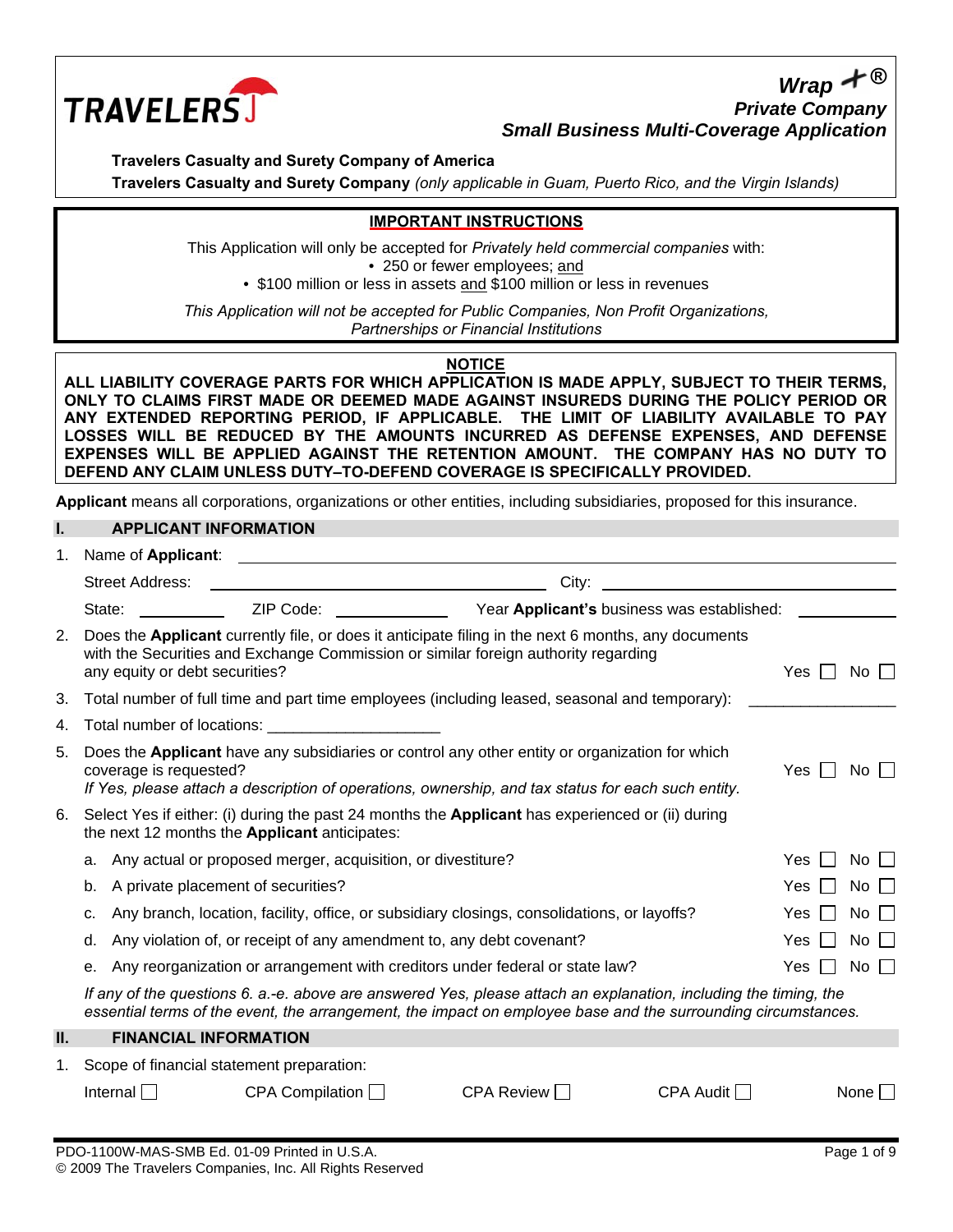*If Yes, please attach an explanation.*

*Required Attachments section(s).*

2. Complete the following chart providing the requested financial information:

| Indicate the following as it relates to<br>the Applicant's fiscal year end (FYE):<br>(Please indicate negative figures with "()" or "-" as appropriate) | <b>Most Recent FYE</b><br>(Month/Year) | <b>Prior FYE</b><br>(Month/Year) |
|---------------------------------------------------------------------------------------------------------------------------------------------------------|----------------------------------------|----------------------------------|
| <b>Current Assets</b>                                                                                                                                   | \$                                     |                                  |
| <b>Total Assets</b>                                                                                                                                     | \$                                     | \$                               |
| <b>Current Liabilities</b>                                                                                                                              | \$                                     |                                  |
| Long Term Debt                                                                                                                                          | \$                                     |                                  |
| Retained Earnings (Accumulated Deficit/Fund Deficit)                                                                                                    | \$                                     | S                                |
| Net Equity/Net Assets (Deficit Equity)                                                                                                                  | \$                                     | \$                               |
| Revenues                                                                                                                                                | \$                                     | \$                               |
| <b>Cash Flow from Operations</b>                                                                                                                        | \$                                     | S.                               |
| Net Income (Net Loss)                                                                                                                                   | \$                                     |                                  |

*Note: Omit Question 2. if the Applicant is required to submit a separate financial statement as directed in the applicable* 

3. Has any auditor issued a "going concern" opinion for the **Applicant's** financial statements during the past 3 years? The statements during the past 3 years? *If Yes, please attach an explanation.* 

# **III. CURRENT INSURANCE INFORMATION/REQUESTED INSURANCE TERMS**

| <b>Liability Coverage</b>      |                                                                                                                                                                                                                                                                                                                                                                                        | (A)<br><b>Requested</b><br>Limit | (B)<br><b>Coverage Currently</b><br><b>Purchased?</b> | (C)<br><b>Expiring</b><br>Limit | (D)<br><b>Expiring</b><br><b>Retention</b> |
|--------------------------------|----------------------------------------------------------------------------------------------------------------------------------------------------------------------------------------------------------------------------------------------------------------------------------------------------------------------------------------------------------------------------------------|----------------------------------|-------------------------------------------------------|---------------------------------|--------------------------------------------|
|                                | <b>Private Company</b><br><b>Directors and Officers</b>                                                                                                                                                                                                                                                                                                                                | \$                               | Yes $\Box$ No $\Box$                                  | \$                              | \$                                         |
|                                | <b>Employment Practices</b>                                                                                                                                                                                                                                                                                                                                                            | \$                               | Yes $\Box$ No $\Box$                                  | \$                              | \$                                         |
|                                | <b>Fiduciary</b>                                                                                                                                                                                                                                                                                                                                                                       | \$                               | Yes $\Box$ No $\Box$                                  | $\boldsymbol{\mathsf{S}}$       | \$                                         |
| Expiring insurer:              |                                                                                                                                                                                                                                                                                                                                                                                        |                                  | Expiring premium:                                     |                                 |                                            |
| Date coverage first purchased: |                                                                                                                                                                                                                                                                                                                                                                                        |                                  | Requested effective date:                             |                                 |                                            |
|                                | 1. If Liability Coverage is currently purchased as indicated in Column (B) above, but<br>has been in place for less than 3 years, please answer the following question:                                                                                                                                                                                                                |                                  |                                                       |                                 |                                            |
|                                | As of the date the Applicant first purchased the Liability Coverage, is the Applicant or any<br>person proposed for this insurance aware of any fact, circumstance, situation, event or act<br>that reasonably could give rise to a claim being made against them under the Liability<br>Coverage for which the <b>Applicant</b> is applying?<br>If Yes, please attach an explanation. |                                  | Yes<br>No                                             |                                 |                                            |
| 2.                             | If Liability Coverage is not currently purchased as indicated in Column (B) above, please<br>answer the following question:                                                                                                                                                                                                                                                            |                                  |                                                       |                                 |                                            |
|                                | Is the Applicant, or any person proposed for this insurance aware of any fact, circumstance,<br>situation, event or act that reasonably could give rise to a claim against them under the<br>Liability Coverage for which the Applicant is applying?<br>If Yes, please attach an explanation.                                                                                          |                                  | Yes<br>No                                             |                                 |                                            |
| 3.                             | If the Requested Limit in Column (A) exceeds the Expiring Limit in Column (C), please<br>answer the following question:                                                                                                                                                                                                                                                                |                                  |                                                       |                                 |                                            |
|                                | Solely with respect to any higher limits requested or that may ultimately be issued for the<br>proposed insurance, is the Applicant or any person proposed for this insurance aware of<br>any fact, circumstance, situation, event or act that reasonably could give rise to a claim<br>against them under the Liability Coverage for which the Applicant is applying?                 |                                  |                                                       |                                 | <b>Yes</b><br>No.                          |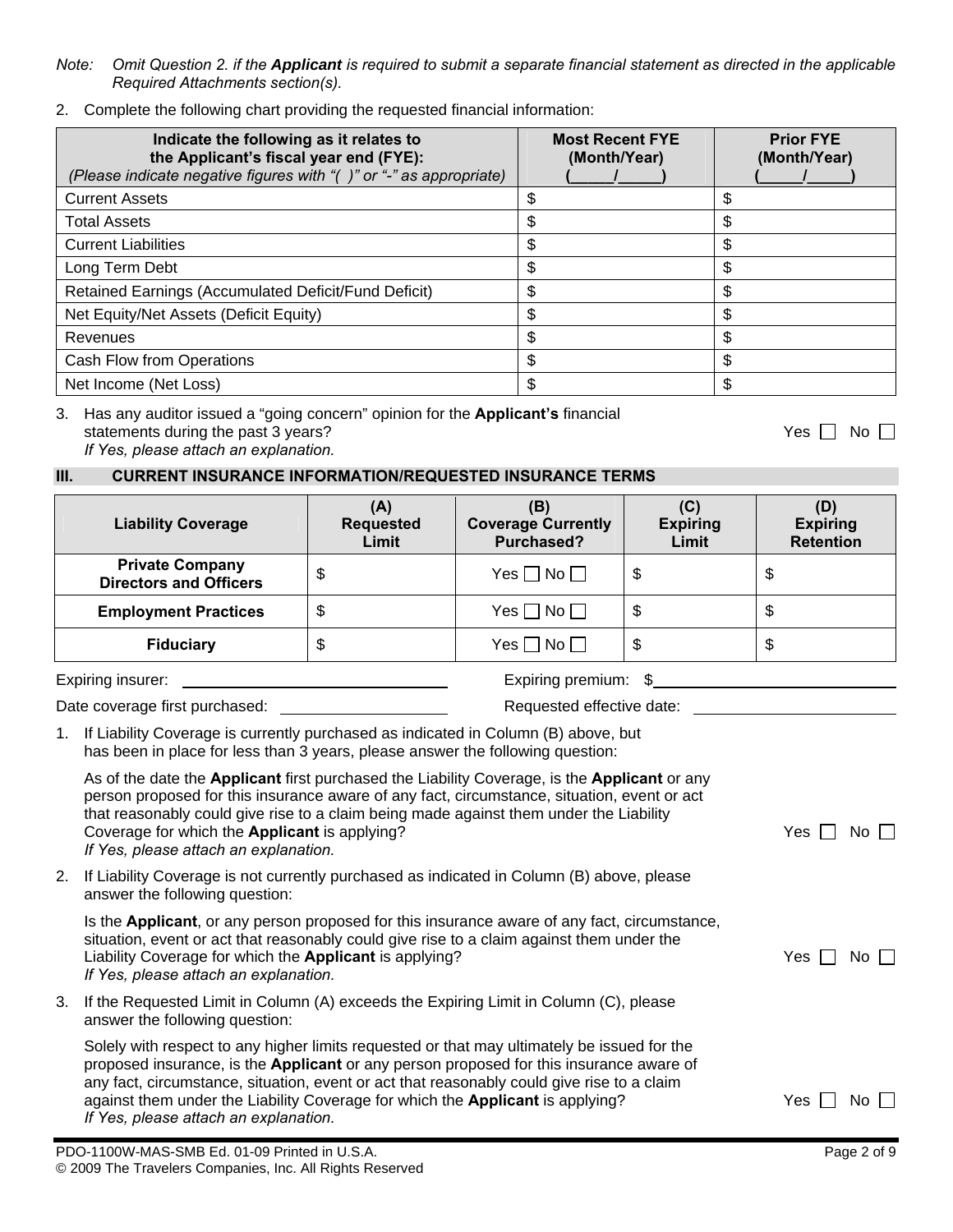*With respect to the information required to be disclosed in response to the questions above, the proposed insurance will not afford coverage for any claim arising from any fact, circumstance, situation, event or act about which any executive officer of the Applicant had knowledge prior to the issuance of the proposed policy, nor for any person or entity who knew of such fact, circumstance, situation, event or act prior to the issuance of the proposed policy*.

| <b>Crime Coverage</b>                              | <b>Requested Limit</b> | <b>Requested Retention</b> |
|----------------------------------------------------|------------------------|----------------------------|
| Fidelity: Employee Theft                           |                        |                            |
| Fidelity: ERISA Fidelity                           |                        |                            |
| Fidelity: Employee Theft of Client Property        | Φ                      | จ                          |
| Forgery or Alteration                              |                        | S                          |
| On Premises (Money, Securities and Other Property) | \$                     | S                          |
| In Transit (Money, Securities and Other Property)  | S                      | S                          |
| Money Orders and Counterfeit Money                 |                        |                            |
| Computer Crime + Funds Transfer Fraud              |                        |                            |

| <b>Kidnap and Ransom Coverage</b> | <b>Effective</b><br><b>Date</b>      | <b>Requested</b><br>Limit                            | <b>Requested</b><br><b>Retention</b> |  |  |  |
|-----------------------------------|--------------------------------------|------------------------------------------------------|--------------------------------------|--|--|--|
| Yes<br>No.                        |                                      |                                                      |                                      |  |  |  |
| <b>Identity Fraud Expense</b>     | <b>Effective</b><br><b>Requested</b> |                                                      | <b>Requested</b>                     |  |  |  |
| <b>Reimbursement Coverage</b>     | <b>Date</b>                          | Limit                                                | <b>Retention</b>                     |  |  |  |
| Yes l<br>No II                    |                                      | $$10,000$ [<br>\$1,000<br>$\Box$ \$25,000<br>\$5,000 | \$250<br>-S<br>-0<br>\$100           |  |  |  |
| Expiring insurer:                 |                                      | Expiring premium:                                    |                                      |  |  |  |

| Date coverage first purchased: | Requested effective date: |  |
|--------------------------------|---------------------------|--|
|                                |                           |  |

# **IV. LOSS INFORMATION**

# **LIABILITY COVERAGES**

| 1. | With respect to the Liability Coverages requested in this Application, has any person or entity<br>proposed for this insurance been a party to, or subject of, any administrative or regulatory<br>proceedings or civil or criminal charges, hearings, demands, or lawsuits during the past 3 years,<br>whether or not insured, including any such matter involving securities, security holders, creditors,<br>antitrust or fair trade law, copyright or patent law, ERISA, discrimination, harassment or |      |      |  |
|----|------------------------------------------------------------------------------------------------------------------------------------------------------------------------------------------------------------------------------------------------------------------------------------------------------------------------------------------------------------------------------------------------------------------------------------------------------------------------------------------------------------|------|------|--|
|    | employment-related matters?<br>If Yes, please attach a full explanation, including date, description, defense expenses and damages<br>paid, status, whether there was insurance and any procedures implemented to avoid further claims.                                                                                                                                                                                                                                                                    | Yes  | No.  |  |
|    | <b>CRIME AND KIDNAP AND RANSOM COVERAGES</b>                                                                                                                                                                                                                                                                                                                                                                                                                                                               |      |      |  |
| 2. | Has the Applicant incurred any crime or kidnap and ransom related losses or<br>incidents during the past 3 years?<br>If Yes, please attach a full explanation of the loss including date, description, status of the loss,<br>amount of the loss and procedures implemented to avoid further losses.                                                                                                                                                                                                       | Yes. | No l |  |
|    | <b>IDENTITY FRAUD EXPENSE REIMBURSEMENT COVERAGE</b>                                                                                                                                                                                                                                                                                                                                                                                                                                                       |      |      |  |
| 3. | Has the Applicant experienced, in the last 3 years, a data theft, data breach, or loss of<br>employee, customer or member information?<br>If Yes please attach an explanation.                                                                                                                                                                                                                                                                                                                             | Yes  | No l |  |
| V. | DIRECTORS AND OFFICERS LIABILITY INFORMATION                                                                                                                                                                                                                                                                                                                                                                                                                                                               |      |      |  |
| 1. | Is the Applicant 100% owned by a parent company?<br>If Yes, please identify parent company here:<br>, then skip to question 5.                                                                                                                                                                                                                                                                                                                                                                             | Yes  | No l |  |
| 2. | Is the Applicant 100% owned by the Directors and/or Officers?<br>If Yes, skip to question 5.                                                                                                                                                                                                                                                                                                                                                                                                               | Yes  | No.  |  |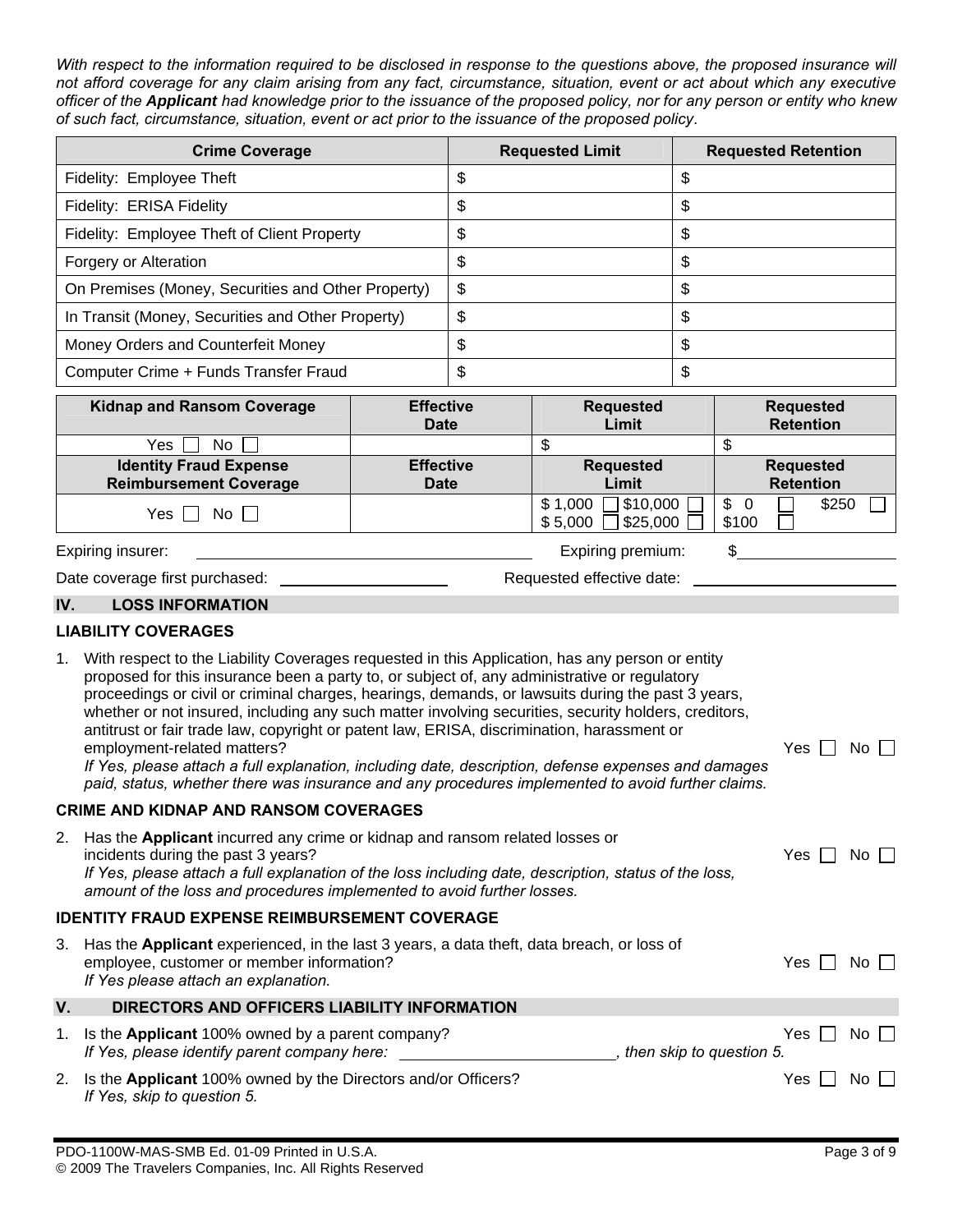# 3. Complete the following chart:

| <b>Total Shares</b>                                                      | Common | <b>Preferred</b> | <b>Other</b> |
|--------------------------------------------------------------------------|--------|------------------|--------------|
| Authorized                                                               |        |                  |              |
| Outstanding                                                              |        |                  |              |
| Voting Shares Outstanding                                                |        |                  |              |
| Voting Shares Owned by Directors and Officers<br>(Direct and Beneficial) |        |                  |              |
| Number of Voting Shareholders                                            |        |                  |              |

*If there are multiple classes of stock, please attach a list. The list should include: Number of Shareholders and Number of Shares Held in Each Stock Class.* 

## 4. List all shareholders that own greater than 5% of any class of security:

| <b>Shareholder</b>                                                                                                                                                                                                                                                     | <b>Class of Security</b> | % Owned | Director or Officer? |
|------------------------------------------------------------------------------------------------------------------------------------------------------------------------------------------------------------------------------------------------------------------------|--------------------------|---------|----------------------|
|                                                                                                                                                                                                                                                                        |                          | %       | Yes<br>No            |
|                                                                                                                                                                                                                                                                        |                          | %       | No<br>Yes            |
| If the company $\bigcap_{i=1}^n I_i$ is the late of the state of the late of the late of $\bigcap_{i=1}^n I_i$ is the company of $\bigcap_{i=1}^n I_i$ is the company of $\bigcap_{i=1}^n I_i$ is the company of $\bigcap_{i=1}^n I_i$ is the company of $\bigcap_{i=$ |                          |         |                      |

*If there are more Shareholders, please attach a list. The list should include: Shareholder Name, Class of Security (including voting and non-voting shares separately), % Owned and indicate if they are a Director or Officer.*

|    | 5. Is any shareholder a trust that qualified as an Employee Stock Ownership Plan under<br>ERISA or holds securities for the benefit of employees?<br>If Yes, please attach most recent stock valuation report. | Yes     No           |  |
|----|----------------------------------------------------------------------------------------------------------------------------------------------------------------------------------------------------------------|----------------------|--|
|    | 6. Have there been any changes in the Board of Directors or Senior Management of the<br>Applicant within the past 3 years for reasons other than death or retirement?<br>If Yes, please attach an explanation. | Yes I I No I I       |  |
| 7. | Are there currently outstanding loans to any Director or Officer?<br>If Yes, please attach an explanation.                                                                                                     | Yes $\Box$ No $\Box$ |  |

## **VI. REQUIRED ATTACHMENTS – DIRECTORS AND OFFICERS LIABILITY**

As part of this Application, please submit the following documents (*these documents, and the representations and facts they contain, are made a part of this Application, whether such documents are physically delivered to the Company by the Applicant or are obtained by the Company from any public source, including the Internet*):

- Most recent annual financial statement and list of Directors and Officers, if limit requested is \$2,000,000 or greater, or, if **Applicant** has been in business less than 3 years
- Any Private Placement Memorandum or any documents filed with the Securities and Exchange Commission in the past year
- Interim financial statement for Development Stage companies

## **EMPLOYMENT PRACTICES LIABILITY INFORMATION**

1. Indicate the total number of*:*

|    | indicate the total number of.                                                                                                                                                                                                                                                                                                                                                        | <b>As of Application Date</b> | <b>Previous 12 Months</b> |
|----|--------------------------------------------------------------------------------------------------------------------------------------------------------------------------------------------------------------------------------------------------------------------------------------------------------------------------------------------------------------------------------------|-------------------------------|---------------------------|
|    | Full Time Employees*                                                                                                                                                                                                                                                                                                                                                                 |                               |                           |
|    | Part Time Employees*<br>* Include leased, seasonal, and temporary employees.                                                                                                                                                                                                                                                                                                         |                               |                           |
| 2. | Indicate the total number of employees for each of the 5 states or foreign countries with the greatest number of<br>Applicant employees:                                                                                                                                                                                                                                             |                               |                           |
|    | <b>State or Foreign Country</b>                                                                                                                                                                                                                                                                                                                                                      |                               | <b>Total Employees</b>    |
|    | <u> 1989 - Johann Harry Harry Harry Harry Harry Harry Harry Harry Harry Harry Harry Harry Harry Harry Harry Harry</u>                                                                                                                                                                                                                                                                |                               |                           |
|    | $\overline{a}$ $\overline{a}$ $\overline{a}$ $\overline{a}$ $\overline{a}$ $\overline{a}$ $\overline{a}$ $\overline{a}$ $\overline{a}$ $\overline{a}$ $\overline{a}$ $\overline{a}$ $\overline{a}$ $\overline{a}$ $\overline{a}$ $\overline{a}$ $\overline{a}$ $\overline{a}$ $\overline{a}$ $\overline{a}$ $\overline{a}$ $\overline{a}$ $\overline{a}$ $\overline{a}$ $\overline{$ |                               |                           |
|    | 3)                                                                                                                                                                                                                                                                                                                                                                                   |                               |                           |
|    | 4)                                                                                                                                                                                                                                                                                                                                                                                   |                               |                           |
|    | 5)                                                                                                                                                                                                                                                                                                                                                                                   |                               |                           |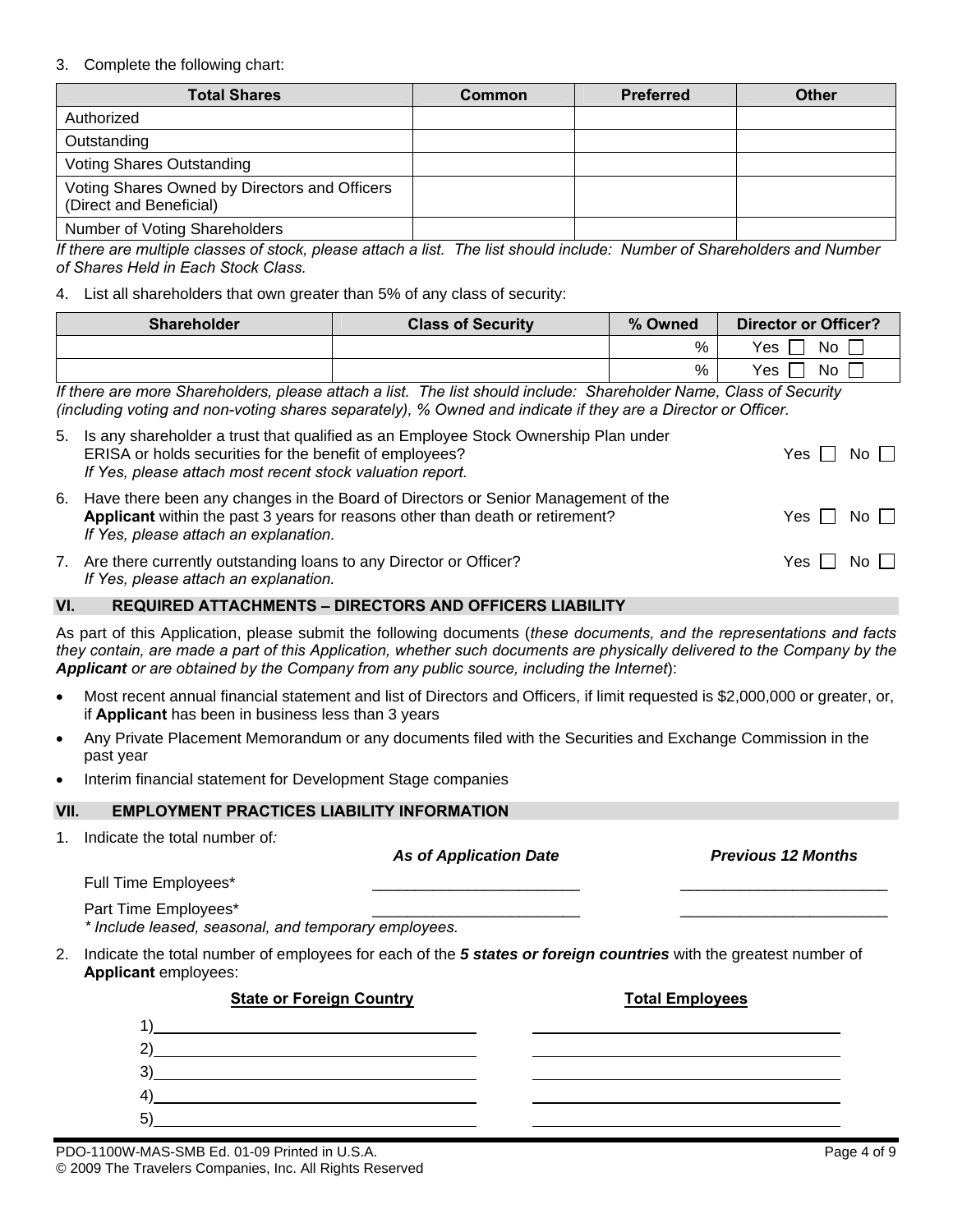| 3.        | Total number of union employees:                                                                                                                                                                                                                                                                                                                |                      |                                      |                                                                    |                                            |                  |                         |  |
|-----------|-------------------------------------------------------------------------------------------------------------------------------------------------------------------------------------------------------------------------------------------------------------------------------------------------------------------------------------------------|----------------------|--------------------------------------|--------------------------------------------------------------------|--------------------------------------------|------------------|-------------------------|--|
| 4.        | Total number of natural person independent contractors:                                                                                                                                                                                                                                                                                         |                      |                                      |                                                                    |                                            |                  |                         |  |
| 5.        | Total number of employees compensated: (a) less than \$50,000 annually?                                                                                                                                                                                                                                                                         |                      |                                      |                                                                    |                                            |                  |                         |  |
|           |                                                                                                                                                                                                                                                                                                                                                 |                      | (b) greater than \$100,000 annually? |                                                                    |                                            |                  |                         |  |
| 6.        | Number of employees involuntarily terminated** (a) in the current year:<br>** Do not include terminations due to layoffs.                                                                                                                                                                                                                       |                      |                                      |                                                                    | (b) in the prior year:                     |                  |                         |  |
| 7.        | Is Human Resource personnel or employment counsel consulted prior to terminations?                                                                                                                                                                                                                                                              |                      |                                      |                                                                    |                                            | Yes              | $No$ $\vert \ \vert$    |  |
| 8.        | Does the Applicant have written guidelines, policies or procedures related to the following:                                                                                                                                                                                                                                                    |                      |                                      |                                                                    |                                            |                  |                         |  |
|           | Employment at Will?<br>а.<br>Discrimination?<br>b.<br>Sexual and Other Workplace Harassment?<br>c.<br><b>Equal Employment Opportunity?</b><br>d.<br>Disabled Employees and Reasonable Accommodations?<br>е.<br>Reporting, Investigating and Resolving Employee Complaints?<br>f.                                                                |                      |                                      | <b>Yes</b><br><b>Yes</b><br><b>Yes</b><br>Yes<br><b>Yes</b><br>Yes | No<br>No<br>No<br>No<br>No<br>No           |                  |                         |  |
| 9.        | Are employees required to acknowledge receipt of the above guidelines, policies and procedures?                                                                                                                                                                                                                                                 |                      |                                      |                                                                    |                                            | Yes              | No.                     |  |
|           | 10. Has employment counsel reviewed the above guidelines, policies, and procedures?                                                                                                                                                                                                                                                             |                      |                                      |                                                                    |                                            | Yes              | No.                     |  |
|           | 11. Does the Applicant:                                                                                                                                                                                                                                                                                                                         |                      |                                      |                                                                    |                                            |                  |                         |  |
|           | Utilize employment applications?<br>а.<br>Document employee performance?<br>b.<br>Conduct human resources training for management employees?<br>c.                                                                                                                                                                                              |                      |                                      | Yes<br><b>Yes</b><br>Yes                                           | No.<br>No<br>No                            |                  |                         |  |
|           | 12. Does the Applicant have written policies outlining employee conduct when dealing with<br>customers, clients, or other third parties?                                                                                                                                                                                                        |                      |                                      |                                                                    |                                            | Yes I I          | $No$ $\Box$             |  |
|           | 13. Does the Applicant have written policies or procedures for dealing with complaints<br>from customers, clients, or other third parties for issues involving harassment or discrimination?                                                                                                                                                    |                      |                                      |                                                                    |                                            | Yes              | No                      |  |
| VIII.     | <b>REQUIRED ATTACHMENTS - EMPLOYMENT PRACTICES LIABILITY</b>                                                                                                                                                                                                                                                                                    |                      |                                      |                                                                    |                                            |                  |                         |  |
|           | As part of this Application, please submit the following documents (these documents, and the representations and facts<br>they contain, are made a part of this Application, whether such documents are physically delivered to the Company by the<br>Applicant or are obtained by the Company from any public source, including the Internet): |                      |                                      |                                                                    |                                            |                  |                         |  |
| $\bullet$ | Most recent annual financial statement, if policy limit requested is \$3,000,000 or greater                                                                                                                                                                                                                                                     |                      |                                      |                                                                    |                                            |                  |                         |  |
| $\bullet$ | Construction Supplemental Application, if Applicant is a contractor                                                                                                                                                                                                                                                                             |                      |                                      |                                                                    |                                            |                  |                         |  |
|           | Downsizing Supplemental Application, if impact of Applicant layoffs is greater than 50 employees                                                                                                                                                                                                                                                |                      |                                      |                                                                    |                                            |                  |                         |  |
| IX.       | <b>FIDUCIARY LIABILITY INFORMATION</b>                                                                                                                                                                                                                                                                                                          |                      |                                      |                                                                    |                                            |                  |                         |  |
| 1.        | Premium to be paid by:                                                                                                                                                                                                                                                                                                                          |                      |                                      |                                                                    | Employer: $\Box$                           | Trust or Plan: □ |                         |  |
| 2.        | Complete the chart for all plans for which coverage is requested.                                                                                                                                                                                                                                                                               |                      |                                      | <b>Latest FYE</b>                                                  |                                            |                  |                         |  |
|           | <b>Full Plan Name</b>                                                                                                                                                                                                                                                                                                                           | *Plan<br><b>Type</b> | <b>Current</b><br><b>Asset Value</b> | <b>Annual</b><br><b>Contributions</b>                              | <b>Current # of</b><br><b>Participants</b> |                  | **Plan<br><b>Status</b> |  |
|           |                                                                                                                                                                                                                                                                                                                                                 |                      | \$                                   | \$                                                                 |                                            |                  |                         |  |
|           |                                                                                                                                                                                                                                                                                                                                                 |                      | \$                                   | \$                                                                 |                                            |                  |                         |  |
|           | *Plan Types:<br>Defined Contributions (DC)<br>Other (O) - Attach Explanation                                                                                                                                                                                                                                                                    |                      | Defined Benefit (DB)                 | ESOP (E)                                                           | Welfare Benefit Plan (W)                   |                  |                         |  |
|           | <b>**Plan Status:</b> Active (A)<br>Frozen (F)                                                                                                                                                                                                                                                                                                  |                      | Sold (S)                             | Terminated (T)                                                     |                                            |                  |                         |  |
|           | List any additional plans on a separate attachment.                                                                                                                                                                                                                                                                                             |                      |                                      |                                                                    |                                            |                  |                         |  |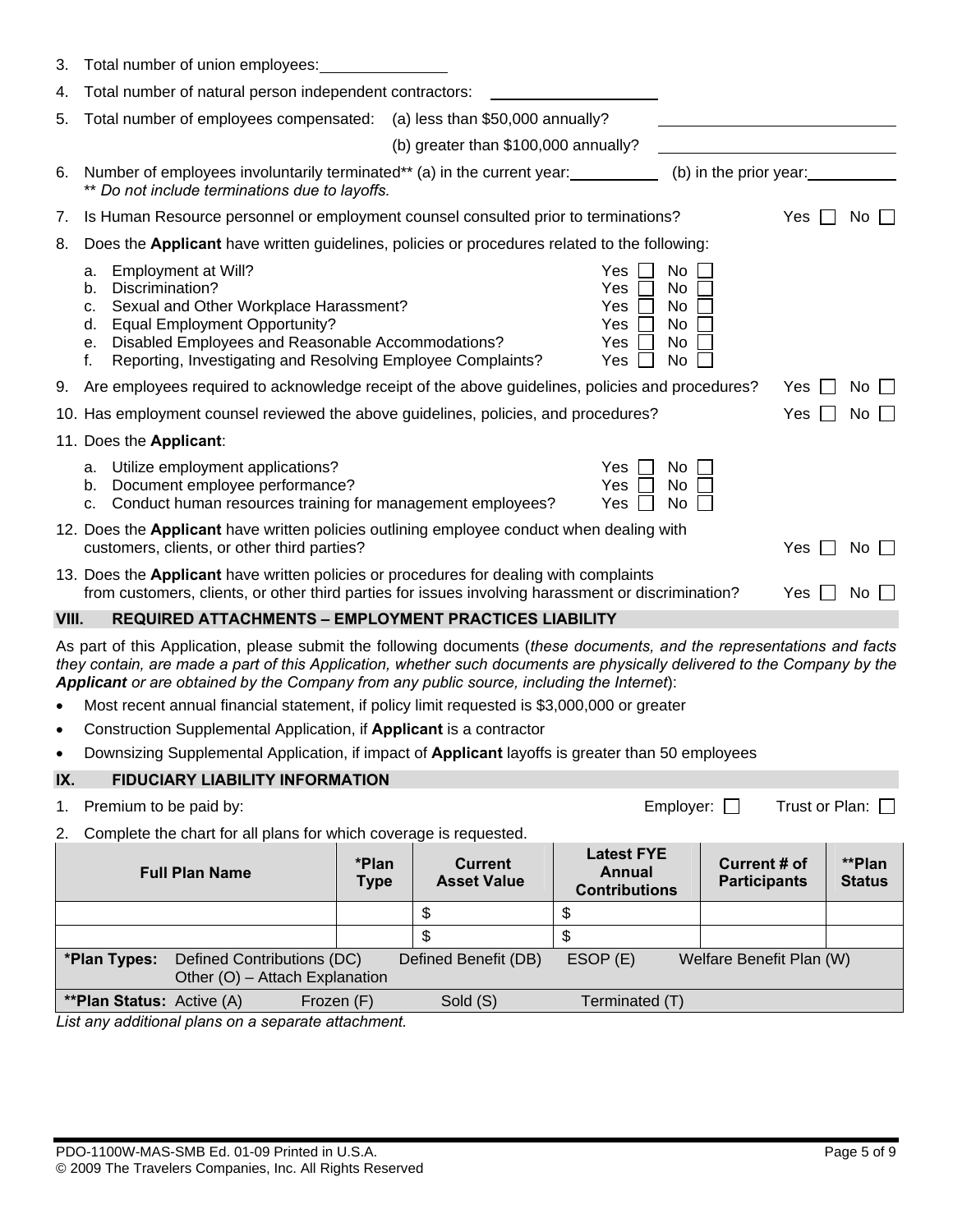|  | 3. During the past 24 months has (or during the next 12 months will) any plan for which coverage is requested: |
|--|----------------------------------------------------------------------------------------------------------------|
|  |                                                                                                                |

| a. | Been (Be) amended in a way that will result in the reduction of benefits?                    | $No \ \overline{\phantom{a}}$<br>Yes I                 |
|----|----------------------------------------------------------------------------------------------|--------------------------------------------------------|
| b. | Been (Be) merged with another plan, terminated or sold?                                      | No <sub>1</sub><br>Yes I                               |
|    | c. Been (Be) the subject of an investigation by the DOL, IRS, or any similar foreign agency? | $No \ \overline{\phantom{a}}$<br>$Yes$ $\vert$ $\vert$ |
|    | d. Filed (File) for an exemption from a prohibited transaction?                              | No <sub>1</sub><br>Yes I                               |
|    | e. Had (Have) any outstanding or delinquent contributions?                                   | $No$ $\Box$<br>Yes l                                   |

*If any of the questions 3. a.-e. above are answered Yes, attach an explanation detailing the implementation, disclosure and any relevant blackout periods.* 

# **X. REQUIRED ATTACHMENTS – FIDUCIARY LIABILITY**

As part of this Application, please submit the following documents (*these documents, and the representations and facts they contain, are made a part of this Application, whether such documents are physically delivered to the Company by the Applicant or are obtained by the Company from any public source, including the Internet*):

- Sponsor financial statement if **Applicant** maintains a defined benefit, self-funded welfare plan, or an Employee Stock Ownership Plan (ESOP)
- Plan financial statements for defined benefit plans and self insured welfare plans, if limit requested is greater than \$1,000,000
- Sponsor financial statement and plan financial statements for each defined contribution plan, if limit requested is greater than \$5,000,000
- Employer Securities Supplemental Application, if any plan is an ESOP or if any other defined contribution plan invests in employer securities
- Most recent 5500's for all plans

# **XI. CRIME INFORMATION**

| $1_{\cdot}$                                                                           | Does someone other than the person responsible for reconciling bank accounts:                          |                                         |                         |             |                    |  |
|---------------------------------------------------------------------------------------|--------------------------------------------------------------------------------------------------------|-----------------------------------------|-------------------------|-------------|--------------------|--|
|                                                                                       | Make withdrawals? Yes $\Box$<br>Make deposits? Yes $\Box$ No $\Box$                                    | $No$ $\vert \ \vert$                    | Sign checks? Yes $\Box$ |             | $No$ $\Box$        |  |
| 2.                                                                                    | Is countersignature of checks required?                                                                |                                         |                         | Yes         | $No$ $\Box$        |  |
| 3.                                                                                    | Are all incoming checks stamped "for deposit only" immediately upon receipt?                           |                                         | Yes                     | $No$ $\Box$ |                    |  |
| 4.                                                                                    | Is segregation of duties practiced in the following areas:                                             |                                         |                         |             |                    |  |
|                                                                                       | Yes  <br>Inventory management?<br>No.                                                                  | Cash receipts?                          |                         | Yes.        | No II              |  |
|                                                                                       | Vendor approval?<br>No<br>Yes                                                                          | Oversight of blank check stock?         |                         | Yes         | $No \Box$          |  |
|                                                                                       | Purchase order approval and payment? Yes $\Box$<br>No.                                                 | Retail checks and credit card receipts? |                         | Yes         | $No$ $\vert \vert$ |  |
| 5.                                                                                    | Is a physical count of inventory conducted at least annually?                                          |                                         |                         | Yes         | $No$ $\Box$        |  |
| 6.                                                                                    | Are inventory records computerized?                                                                    |                                         | Yes.                    | $No$        |                    |  |
| 7.                                                                                    | Indicate if you have or perform any of the following during the hiring process (check all that apply): |                                         |                         |             |                    |  |
|                                                                                       | Prior employment verification $\Box$ Drug testing $\Box$ Education verification $\Box$ Credit history  |                                         | Criminal history        |             |                    |  |
| 8.                                                                                    | Is there a software security system in place to detect fraudulent computer usage by                    |                                         |                         |             |                    |  |
|                                                                                       | employees, agents and outsiders?                                                                       |                                         |                         | Yes.        | $No$ $\Box$        |  |
| 9.                                                                                    | Are passwords and access codes changed at regular intervals and when users are terminated?             |                                         | Yes                     | $No$ $\Box$ |                    |  |
| 10. Are EDP systems, programs, and procedures, including changes thereto, authorized, |                                                                                                        |                                         |                         |             |                    |  |
|                                                                                       | documented and tested?                                                                                 |                                         |                         | Yes         | No II              |  |
|                                                                                       | 11. Is dual authorization required for all wire transfers?                                             |                                         | N/A                     | Yes         | No I               |  |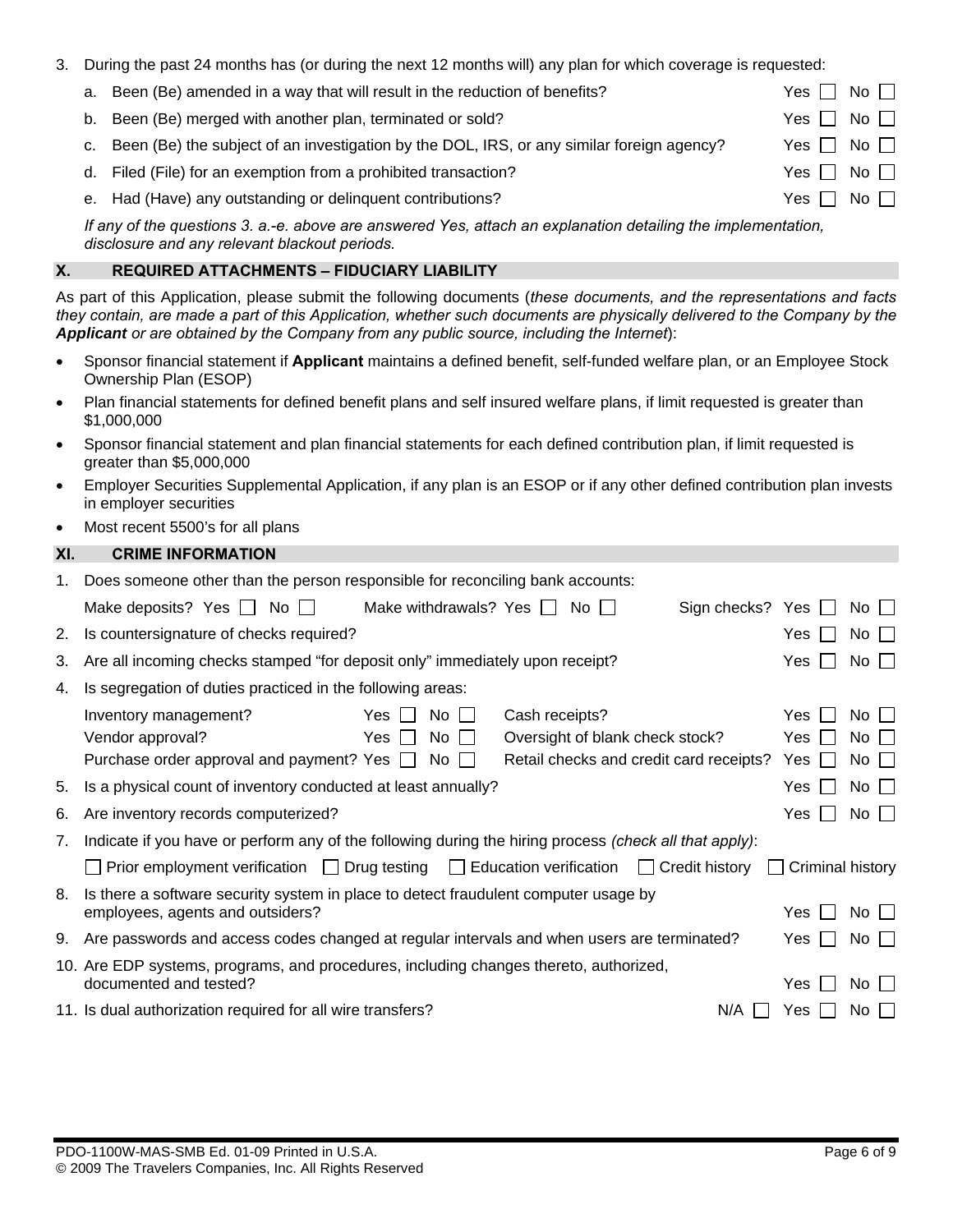|           | 12. Indicate any of the following characteristics or exposures that apply to your business operations (check all that apply):                                                                                                                                                                                                                 |                        |                                             |                                               |  |  |  |  |
|-----------|-----------------------------------------------------------------------------------------------------------------------------------------------------------------------------------------------------------------------------------------------------------------------------------------------------------------------------------------------|------------------------|---------------------------------------------|-----------------------------------------------|--|--|--|--|
|           | Managed assets of others<br>□ Care, custody & control of clients' property<br>Precious metals or gemstones<br>Warehousing operations<br>High unit, portable inventory<br>$\Box$ None applicable                                                                                                                                               |                        |                                             |                                               |  |  |  |  |
|           | If you checked any of the characteristics or exposures above, please provide details that quantify the exposure and<br>briefly describe the controls in place to protect you from loss in a separate attachment.                                                                                                                              |                        |                                             |                                               |  |  |  |  |
|           | 13. Indicate the total amount of specified property INSIDE the premises for all locations combined:                                                                                                                                                                                                                                           |                        |                                             |                                               |  |  |  |  |
|           | Cash<br>- \$                                                                                                                                                                                                                                                                                                                                  | Retail Checks**        | $\mathbb{S}$<br><b>Credit Card Receipts</b> | \$                                            |  |  |  |  |
|           | 14. Indicate the total amount of specified property being transported by a messenger OUTSIDE the<br>premises for all locations combined:                                                                                                                                                                                                      |                        |                                             |                                               |  |  |  |  |
|           | $\frac{1}{2}$<br>Cash                                                                                                                                                                                                                                                                                                                         | Retail Checks**<br>S.  | <b>Credit Card Receipts</b>                 |                                               |  |  |  |  |
| $***$     | Retail Checks are only those checks that are accepted as immediate payment for retail products or services.                                                                                                                                                                                                                                   |                        |                                             |                                               |  |  |  |  |
| XII.      | <b>REQUIRED ATTACHMENTS - CRIME</b>                                                                                                                                                                                                                                                                                                           |                        |                                             |                                               |  |  |  |  |
|           | As part of this Application, please submit the following documents:                                                                                                                                                                                                                                                                           |                        |                                             |                                               |  |  |  |  |
| $\bullet$ | Most recent annual financial statement, and CPA Management Letter, for limit requests of \$5,000,000 or greater                                                                                                                                                                                                                               |                        |                                             |                                               |  |  |  |  |
| $\bullet$ | If coverage for Employee Theft of Client Property is requested, submit separate Third Party Crime Application                                                                                                                                                                                                                                 |                        |                                             |                                               |  |  |  |  |
| $\bullet$ | For each additional entity for which coverage is requested please attach a separate page or an organization chart<br>which includes the name, description of operations, employee count and locations. Important Note: Receipt of this<br>information does not constitute an agreement that coverage will be provided to the listed entities. |                        |                                             |                                               |  |  |  |  |
| $\bullet$ | Attach a list of all foreign locations including a description of operations and employee count.                                                                                                                                                                                                                                              |                        |                                             |                                               |  |  |  |  |
|           | <b>KIDNAP AND RANSOM INFORMATION</b><br>XIII.                                                                                                                                                                                                                                                                                                 |                        |                                             |                                               |  |  |  |  |
| 1.        | Are any operations to be insured involved in the production of foodstuffs,<br>beverages or pharmaceuticals (including toothpaste, mouthwash, etc.)?<br>$No$ $\Box$<br>Yes I<br>$\blacksquare$<br>If Yes, please attach an explanation.                                                                                                        |                        |                                             |                                               |  |  |  |  |
|           |                                                                                                                                                                                                                                                                                                                                               |                        |                                             |                                               |  |  |  |  |
| 2.        | Does the Applicant own or operate, or know of any persons for whom it seeks coverage<br>under this insurance that will work or travel on any ships, vessels, tugs, barges or rigs?                                                                                                                                                            |                        |                                             | Yes $\Box$<br>No $\Box$                       |  |  |  |  |
| 3.        | Has the Applicant materially changed its operations (e.g., new products and<br>services) in the past 12 months?                                                                                                                                                                                                                               |                        |                                             | Yes I<br>$\mathsf{No} \ \mathsf{\sqsubseteq}$ |  |  |  |  |
| 4.        | If Yes, please attach an explanation.<br>Has the Applicant materially changed its safety procedures as respects employee<br>travel outside the United States in the past 12 months?<br>If Yes, please attach an explanation.                                                                                                                  |                        |                                             | Yes $\Box$<br>No                              |  |  |  |  |
| 5.        | Do Directors, Officers or other employees of the <b>Applicant</b> take trips outside<br>the United States and Canada?<br>If Yes, please provide travel information for the previous 12 months and estimates of the<br>upcoming 12 months:                                                                                                     |                        |                                             | Yes $  \,  $<br>No $\Box$                     |  |  |  |  |
|           | <b>City and Country of Destination</b>                                                                                                                                                                                                                                                                                                        | <b>Number of Trips</b> | <b>Number of Individuals</b>                | <b>Average Length of Trips</b>                |  |  |  |  |

*To enter more information, please attach a separate page to the Application.*

6. Are there any permanent foreign locations of the Applicant (outside the United States and Canada)? Yes  $\Box$  No  $\Box$ *If Yes, please provide both the existing and anticipated foreign locations.*

| <b>City and Country</b> | <b>Number of Locations</b> | <b>Type of Operation</b> | <b>Number of Employees</b> |
|-------------------------|----------------------------|--------------------------|----------------------------|
|                         |                            |                          |                            |
|                         |                            | .                        |                            |

*To enter more information, please attach a separate page to the Application.* 

7. Are steps taken to ensure an Insured Person's safety when traveling outside the United States? No Decision of the States? *If Yes, please attach an explanation.*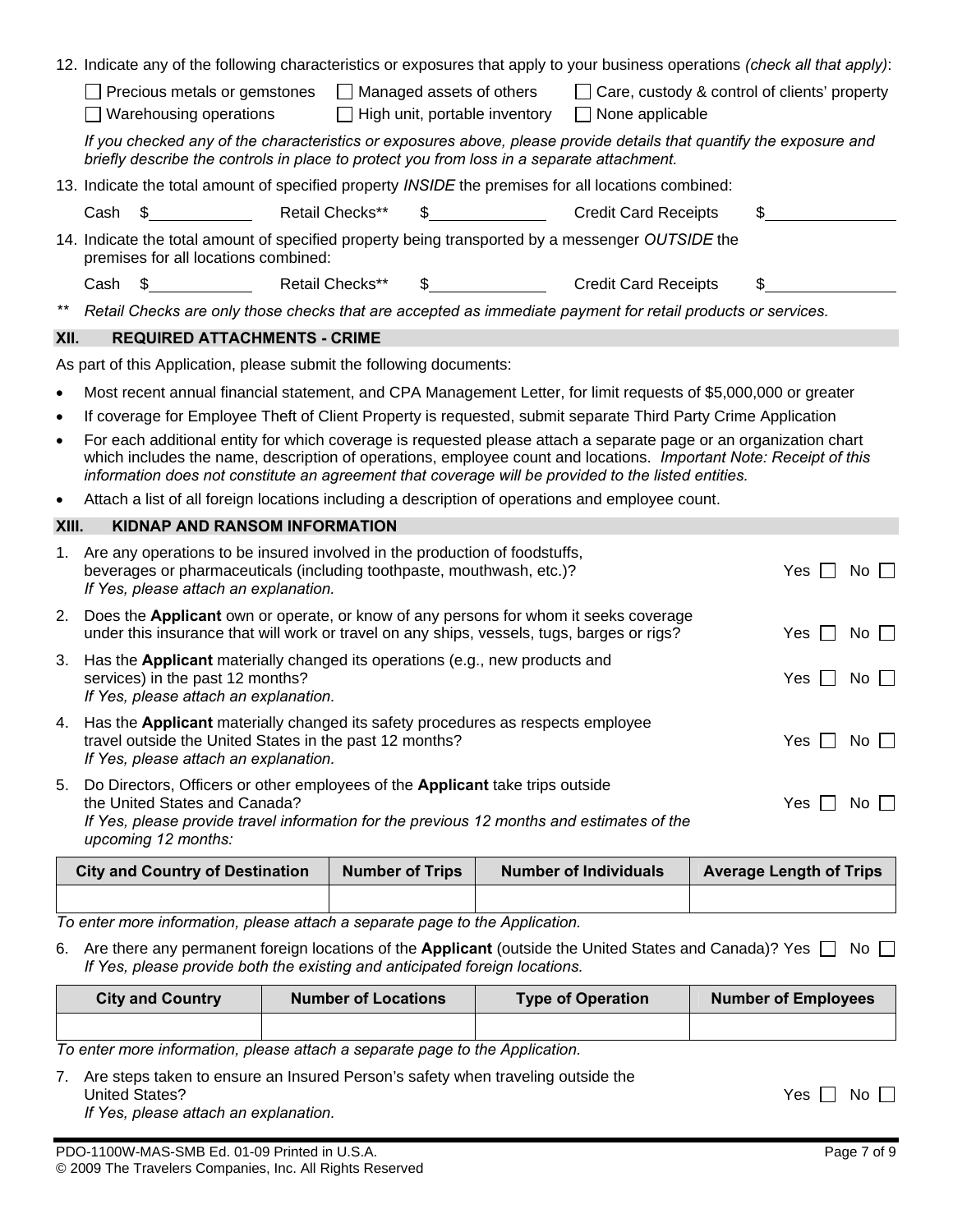| 8.  | located outside of the United States?<br>If Yes, please attach an explanation.                                         | Are steps taken to ensure the safety of Insured Persons and Premises permanently                                                                                                                                               |                                                                                                                                                                                                                                | Yes | No II       |  |  |  |
|-----|------------------------------------------------------------------------------------------------------------------------|--------------------------------------------------------------------------------------------------------------------------------------------------------------------------------------------------------------------------------|--------------------------------------------------------------------------------------------------------------------------------------------------------------------------------------------------------------------------------|-----|-------------|--|--|--|
|     | XIV.<br><b>IDENTITY FRAUD EXPENSE REIMBURSEMENT INFORMATION</b>                                                        |                                                                                                                                                                                                                                |                                                                                                                                                                                                                                |     |             |  |  |  |
| 1.  | Does the Applicant maintain privacy policies pertaining to employee information?                                       |                                                                                                                                                                                                                                |                                                                                                                                                                                                                                |     | No II       |  |  |  |
| 2.  | Does the Applicant have loss prevention or loss mitigation protocols for addressing a<br>potential information breach? |                                                                                                                                                                                                                                |                                                                                                                                                                                                                                |     | $No$ $\Box$ |  |  |  |
|     | Contact Name: The Contact Name:                                                                                        | Email: Email: Email: Email: Email: Email: Email: Email: Email: Email: Email: Email: Email: Email: Email: Email: Email: Email: Email: Email: Email: Email: Email: Email: Email: Email: Email: Email: Email: Email: Email: Email | Phone: the contract of the contract of the contract of the contract of the contract of the contract of the contract of the contract of the contract of the contract of the contract of the contract of the contract of the con |     |             |  |  |  |
| XV. | <b>COMPENSATION NOTICE</b>                                                                                             |                                                                                                                                                                                                                                |                                                                                                                                                                                                                                |     |             |  |  |  |

### **Important Notice Regarding Compensation Disclosure**

For information about how Travelers compensates independent agents, brokers, or other insurance producers, please visit this website: [http://www.travelers.com/w3c/legal/Producer\\_Compensation\\_Disclosure.html](http://www.travelers.com/w3c/legal/Producer_Compensation_Disclosure.html) 

If you prefer, you can call the following toll-free number: 1-866-904-8348. Or you can write to us at Travelers, Enterprise Development, One Tower Square, Hartford, CT 06183.

### **XVI. FRAUD WARNINGS**

### *Attention: Insureds in Alabama, Arkansas, D.C., Maryland, New Mexico, and Rhode Island*

Any person who knowingly (or willfully in MD) presents a false or fraudulent claim for payment of a loss or benefit or who knowingly (or willfully in MD) presents false information in an application for insurance is guilty of a crime and may be subject to fines and confinement in prison.

#### *Attention: Insureds in Colorado*

It is unlawful to knowingly provide false, incomplete, or misleading facts or information to an insurance company for the purpose of defrauding or attempting to defraud the company. Penalties may include imprisonment, fines, denial of insurance, and civil damages. Any insurance company or agent of an insurance company who knowingly provides false, incomplete, or misleading facts or information to a policyholder or claimant for the purpose of defrauding or attempting to defraud the policyholder or claimant with regard to a settlement or award payable from insurance proceeds shall be reported to the Colorado Division of Insurance within the Department of Regulatory Agencies.

#### *Attention: Insureds in Florida*

Any person who knowingly and with intent to injure, defraud, or deceive any insurer files a statement of claim or an application containing any false, incomplete, or misleading information is guilty of a felony of the third degree.

## *Attention: Insureds in Kentucky, New Jersey, New York, Ohio, and Pennsylvania*

Any person who knowingly and with intent to defraud any insurance company or other person files an application for insurance or statement of claim containing any materially false information or conceals for the purpose of misleading, information concerning any fact material thereto commits a fraudulent insurance act, which is a crime and subjects such person to criminal and civil penalties. (In New York, the civil penalty is not to exceed five thousand dollars (\$5,000) and the stated value of the claim for each such violation.)

#### *Attention: Insureds in Louisiana, Maine, Tennessee, Virginia, and Washington*

It is a crime to knowingly provide false, incomplete, or misleading information to an insurance company for the purpose of defrauding the company. Penalties include imprisonment, fines, and denial of insurance benefits.

#### *Attention: Insureds in Oregon*

Any person who knowingly presents a false or fraudulent claim for payment of a loss or benefit or who knowingly presents false information in an application for insurance may be guilty of a crime and may be subject to fines and confinement in prison.

#### *Attention: Insureds in Puerto Rico*

Any person who knowingly and with the intention of defrauding presents false information in an insurance application, or presents, helps, or causes the presentation of a fraudulent claim for the payment of a loss or any other benefit, or presents more than one claim for the same damage or loss, shall incur a felony and, upon conviction, shall be sanctioned for each violation with the penalty of a fine of not less than five thousand dollars (\$5,000) and not more than ten thousand dollars (\$10,000), or a fixed term of imprisonment for three (3) years, or both penalties. Should aggravating circumstances be present, the penalty thus established may be increased to a maximum of five (5) years; if extenuating circumstances are present, it may be reduced to a minimum of two (2) years.